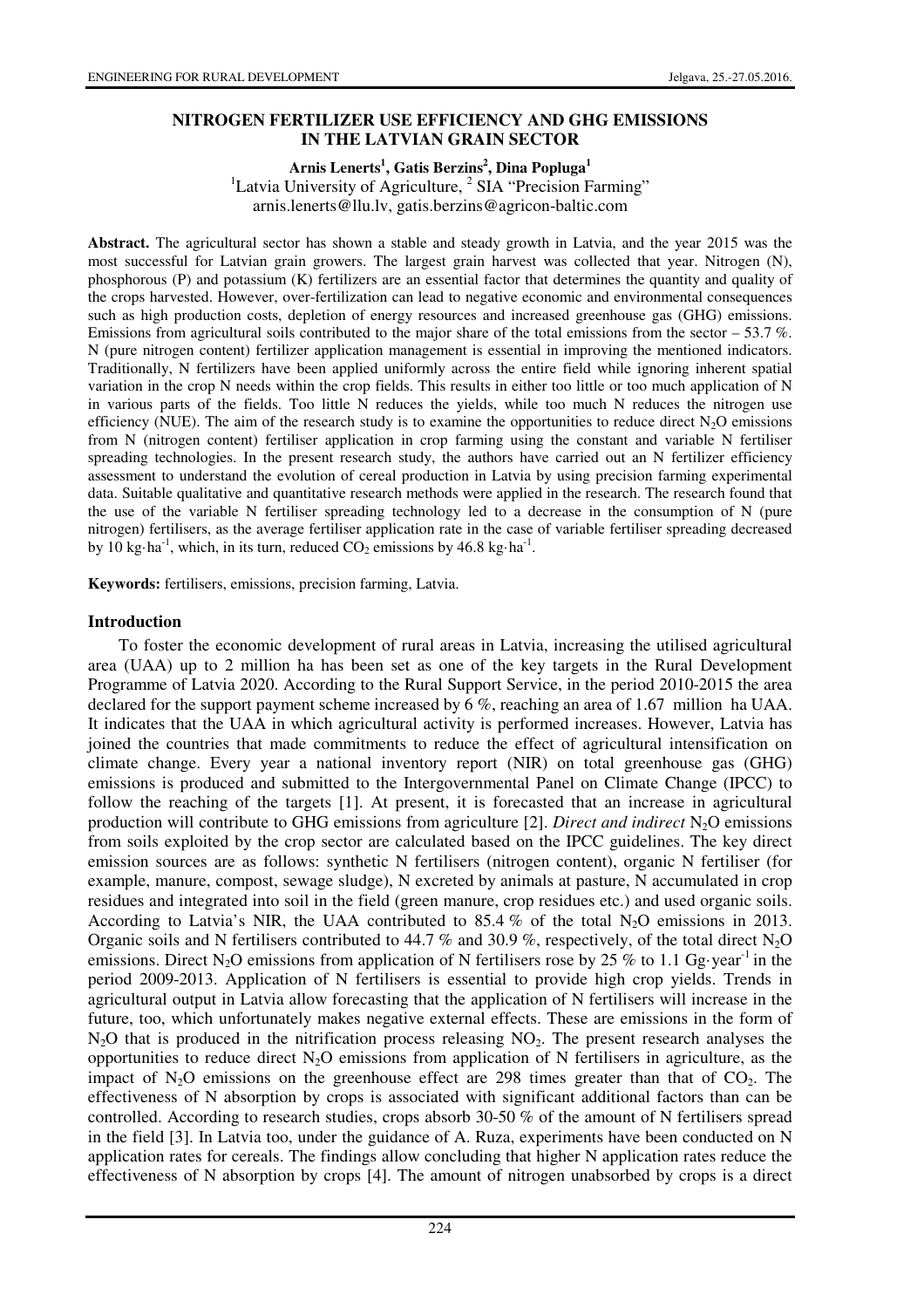economic loss for farmers and a significant source of direct emissions. The research calculated nitrogen use efficiency (NUE) based on an approbated methodology [5]. The research *aim* is to examine the opportunities to reduce direct  $N_2O$  emissions from N fertiliser application in crop farming using the constant and variable N fertiliser spreading technologies. The research employed experimental precision farming field data on the application of N fertilisers for winter wheat, data of the Central Statistical Bureau of Latvia on N-fertilised areas under field crops and Latvia's national inventory reports on GHG emissions.

#### **Materials and methods**

The calculation of nitrogen use efficiency for winter wheat employed data of a field experiment carried out in Zemgale, and the field location coordinates were as follows: latitude 56.42278147 and longitude 23.61160522. The experiment involved precision farming technologies using the GPS and the GIS. An N-tester was used to monitor the content of nitrogen. The total field area was 93.7 ha. For the purpose of spreading N fertilisers in maintenance fertilisation operations for winter wheat, the field was divided into nine zones, and permanent wheel tracks were created for constant and variable N fertilise spreading. In the previous years, based on soil agrochemical tests, an adequate P and K background was created to provide optimum N absorption by crops during the vegetation period. Basic data on crop fertilisation and harvest were processed using the software EXAgT GbR "Büro für präzise Agronomie". Direct  $N<sub>2</sub>O$  emissions from application of synthetic N fertilisers in crop farming were calculated based on the 2006 IPCC Guidelines, using the Tier 1 method, by the equation:

$$
N2O_{SNDirect} - N = [N2O - N_{Ninput}] = F_{SN} * EF
$$
 (1)

where  $N_2O_{SN\ Direct}$  – direct emissions from the application of N fertilisers in crop farming, kg N<sub>2</sub>O–N·year<sup>-1</sup>

 $F_{SN}$  – amount of N fertilisers (nitrogen content) applied in crop farming, kg per year;

 $EF - N_2O$  emission factor for N fertilisers applied, kg N<sub>2</sub>O–N·(kg N·applied)<sup>-1</sup>.

The estimated  $N_2O-N$  emissions from application of N fertilisers, according to the 2006 IPCC Guidelines, have to be converted into  $N<sub>2</sub>O$  emissions by the following equation:

$$
N_2O = N_2O - N.44/28.
$$
 (2)

The index NUE gives the ratio of output N to input N indicating how well the given Nmanagement strategy performs in recovering the applied N. The national and regional NUE values may reflect the particular mix of farming systems within those areas. NUE is calculated using equation 3 [6].

$$
NUE = \frac{N_o}{Ni} \cdot 100,
$$
\n(3)

where  $N<sub>o</sub>$  – total N removed in crops, kg;

 $N_i$  – fertilizer N applied to crops, kg.

#### **Results and discussion**

N, P and K fertilisers are the most essential factor that determines the yield and quality of crops [7]. Particularly N application rates contribute to adequate level yields. The application of N fertilisers is regulated in Latvia by the Cabinet Regulation No.834 (Annex 3) [8], which stipulates maximum nitrogen rates for crops, depending on the planned yield level. The research employed the data of the Central Statistical Bureau of Latvia on the UAA and applied N fertilisers in Latvia. The data on application of N fertilisers for selected crops are summarised in Table 1.

In the period 2009-2014, the application of N fertilisers for cereals increased the fastest, reaching 57.9 thou. t a year. In the same period, the area cropped with cereals, in the production of which N fertilisers are used, increased from 394.3 thou. ha to 511.7 thou. ha. The distribution of the fertilised area under crops for 2014 is presented in Fig. 1.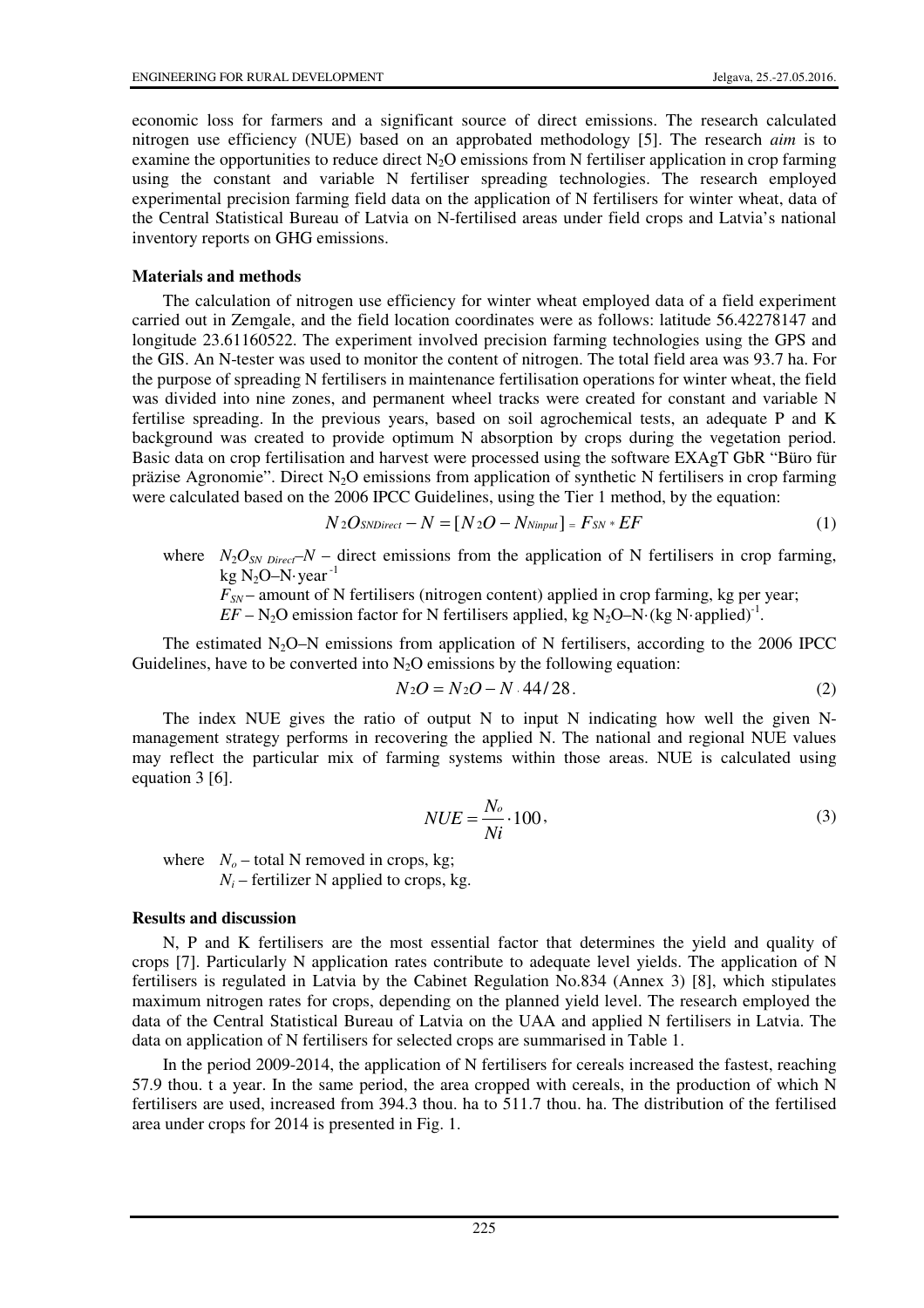Table 1

| Crop                        | 2009 | 2010 | 2011 | 2012 | 2013 | 2014 | <b>Change from</b><br>base year, % |
|-----------------------------|------|------|------|------|------|------|------------------------------------|
| Cereals                     | 37.9 | 41.5 | 41.7 | 46.6 | 49.1 | 57.9 | $+53$                              |
| Potatoes                    | 0.9  | 0.7  | 0.9  | 0.8  | 0.8  | 0.8  | $\overline{\phantom{0}}$           |
| Industrial crops (rapeseed) | 8.2  | 12.4 | 12.4 | 12.7 | 15.1 | 10.5 | $+28$                              |
| Open field vegetables       | 0.4  | 0.3  | 0.4  | 0.3  | 0.3  | 0.3  | $\overline{\phantom{0}}$           |
| Feed and green forage crops | 4.5  | 3.9  | 4.0  | 4.5  | 4.0  | 3.1  | $-32$                              |
| <b>Total</b>                | 51.9 | 58.8 | 59.4 | 64.9 | 69.3 | 72.6 | $+40$                              |

**Amount of applied N fertilisers in Latvia by crop in 2009-2014 (thou. t, converted into 100 % crop nutrients)** 



### Fig. 1. **N-fertilised area under field crops (thou. ha) and direct N2O emissions (t CO2 eq) per ha in Latvia in 2014**

The crop industry develops through intensifying the exploitation of the UAA for cereals in particular. Greater direct  $N_2O$  emissions per ha are specific to industrial crops; yet, cereals make the greatest effect on total emissions, as the cereals account for 74 % of the total cropped area. Precision fertiliser application is important for improving the indicators of cereal production intensification. It may be defined as "a set of concerted activities related to N application in agriculture to reach economic, agronomic and environmental/ecological targets" [9]. The basic idea of precision N fertiliser application is to identify the necessary fertiliser rate for every part of the field as much objectively as possible. It means that average soil fertility qualitative characteristics for a field are not used; in contrast, the characteristics are identified for as small part of the field as possible. The key advantages are as follows: 1) increase in crop output is provided through variable fertiliser application rates; 2) financial savings due to less application of fertilisers in field parts with sufficient crop nutrients and due to no application of fertilisers during the period when no photosynthesis process takes place in crops; 3) economic gains – higher profit margins; 4) environmental/ecological gains – field parts with sufficient crop nutrients are not over-fertilised and no  $N_2O$  emissions are produced from the amount of fertiliser that the crops are not able to absorb. The variable rate fertiliser application technology involves two stages. At Stage 1, basic agrochemical characteristics of a soil are acquired, which provide insight into the soil fertility. In Latvia, soil agrochemical research or soil analysis (Table 2) is voluntary (except for those agricultural lands that are in nitrate vulnerable zones) and farmers do not receive any financial support. However, the dynamics of the agricultural land area, in which soil agrochemical research has been carried out over the years, has been increased.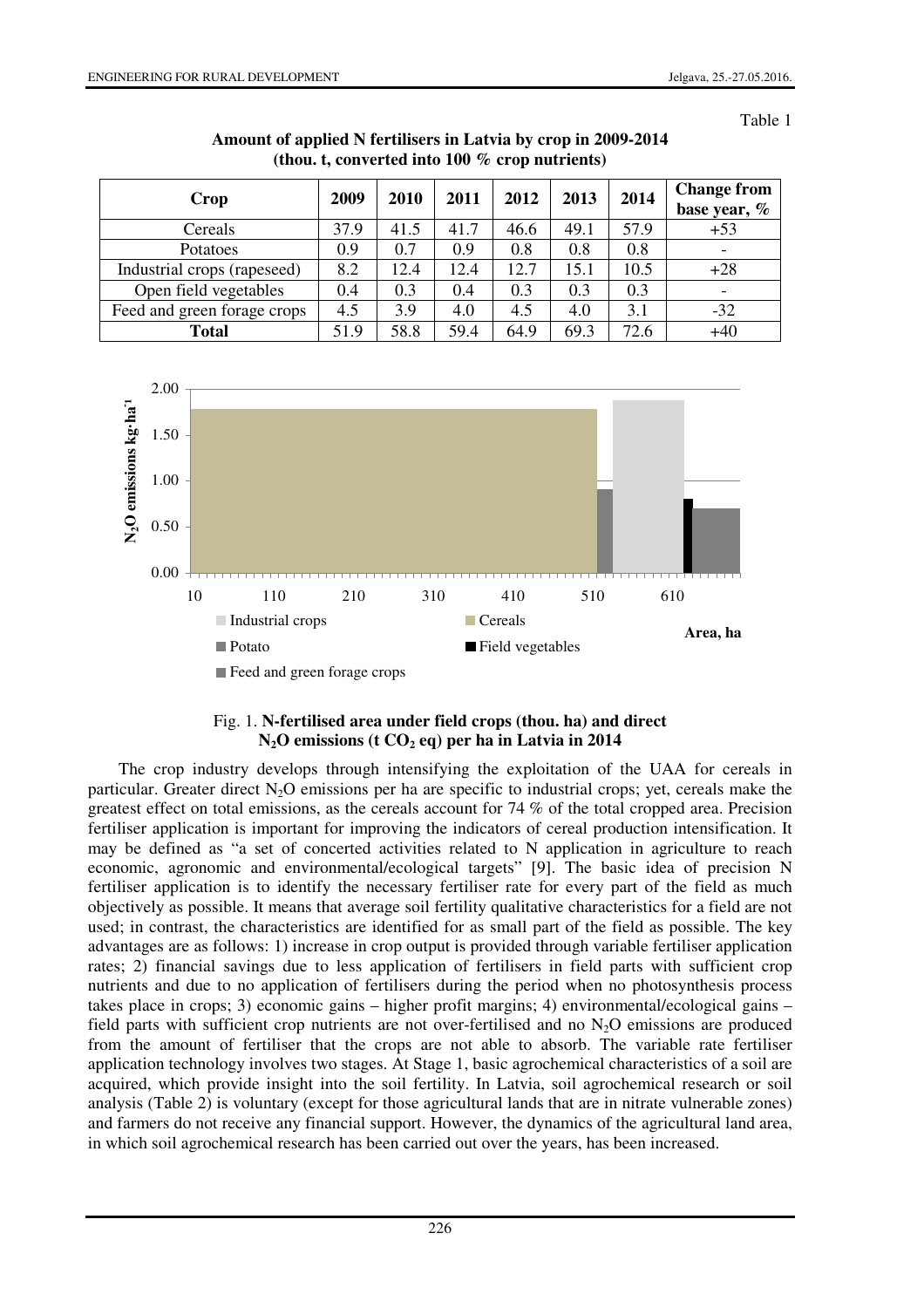Table 2

| Year          | 2010 | 2011  | 2012  | 2013  | 2014  | 2015  | <b>Change from</b><br>base year $\%$ |
|---------------|------|-------|-------|-------|-------|-------|--------------------------------------|
| Area, ha      | 8394 | .5397 | 27499 | 36630 | 26117 | 30715 | +365                                 |
| Farm, numbers | 131  | 243   | 222   | 238   | 277   | 389   | $+296$                               |

**Dynamics of the soil agrochemical research in Latvia** 

The key characteristics are as follows: soil reaction (pH), amounts of organic substances, contents of movable phosphorous  $(P_2O_5)$  and potassium  $(K_2O)$ . In addition, to decide whether a soil is appropriate for particular crops, it is advised to identify the content of secondary microelements in the soil: exchangeable magnesium  $(Mg)$  and calcium  $(Ca)$ , movable sulphur  $(S-SO<sub>4</sub>)$ , boron  $(B)$ , copper (CU), manganese (Mn), zinc (Zn), etc. The tests conducted showed that at a very low content of phosphorous, winter wheat yields decreased by 14 % and maize yields were 43 % lower. At a very low pH (4.5), crop losses for wheat and maize exceeded 18 %, while crop losses for rapeseed could reach 46 % [10]. According to the information provided by the State Plant Protection Service, Latvian agricultural land has a tendency to acidification of soil; agricultural land is generally poorly served by phosphorus, where one of the most important reasons for the low phosphorus content could be unbalanced fertilizer use; potassium available for plants in soils tends to get worse. It meant that nitrogen was not used efficiently. The key soil characteristics, which would provide optimum N application, were equalised for the selected field parts to carry out the experiment in the field. Stage 2 entailed crop growth monitoring to assess the need of N fertiliser for the crop. It was performed using an N-tester, and a farmer could make a decision on the timing of maintenance fertilisation and fertiliser rates based on the tester readings. During the experiment, the whole field area of 93.7 ha was divided into nine zones. Based on the N monitoring results, the farmer applied constant N fertiliser rates to five zones. The N sensor, which analysed the need of plants for N fertiliser and varied the selected rate, was exploited for the remaining four zones.

The data obtained in the field experiment are summarised in Fig. 2.





The research studies available in literature do not always specify that the variable rate N fertiliser application technology reduces the consumption of nitrogen. The key gain is an increase in the crop yield [11]. The main experimental results are summarised in Table 3.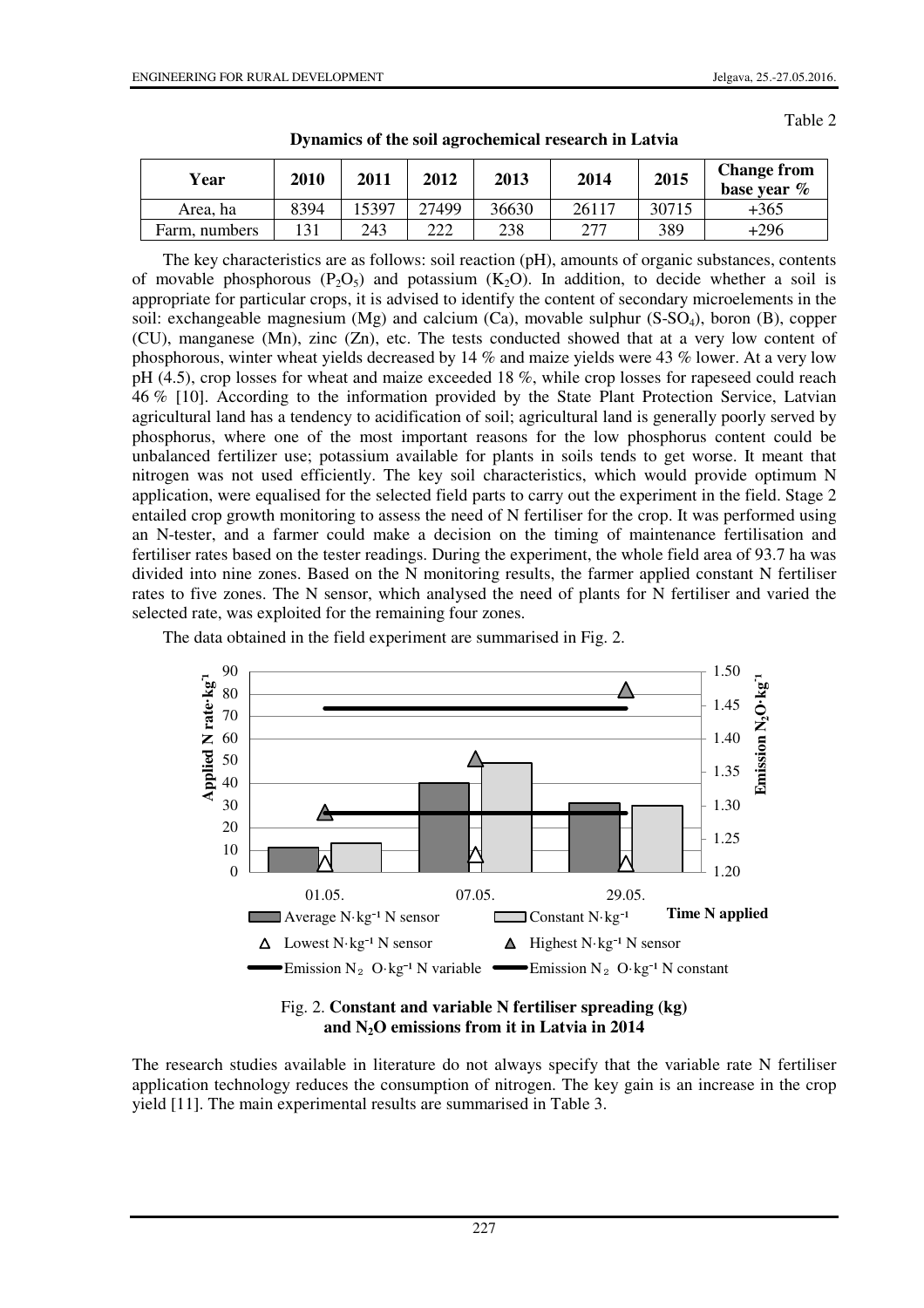Table 3

| N application indicator                                                                                          | <b>Constant N</b><br>spreading | Variable N<br>spreading | Change $c/v$ $(+/-)$<br>% |
|------------------------------------------------------------------------------------------------------------------|--------------------------------|-------------------------|---------------------------|
| Winter wheat yield, $t \cdot ha^{-1}$                                                                            | 6.16                           | 6.23                    | $+1$                      |
| N fertiliser application rate<br>(nitrogen content), $kg \cdot ha^{-1} yr^{-1}$                                  | 154.3                          | 144.3                   | -8                        |
| $CO2$ emissions from N application<br>$(N_2O \text{ eq.}), \text{ kg} \cdot \text{ha}^{-1} \cdot \text{yr}^{-1}$ | 722.56                         | 675.73                  | -6                        |
| NUE rate, %                                                                                                      | 95                             | 103                     | +8                        |
| $CO2$ emissions per agricultural<br>output unit, $kg \cdot t^{-1}$                                               | 117.30                         | 108.46                  |                           |

### **Comparison of N application indicators between constant and variable fertiliser spreading in Latvia in 2014**

The findings of the research studies conducted in Latvia show that a very significant improvement in N application indicators can be achieved by a farmer if applying the N monitoring method, and, based on the data, the farmer can choose the necessary N application rate and the timing of fertilisation. The research results show that variable N fertiliser spreading leads to N fertiliser savings as well. However, the situation analysis in Latvia shows that over the past six years only for 10 % of agricultural land soil agrochemical research has been made. It is an essential requirement for N fertiliser precision technology implementation. In the case of variable N fertiliser spreading, the average N fertiliser application rate decreased by 10 kg·ha<sup>-1</sup>. The N fertiliser application rates were calculated to achieve the research aim. The calculations took into account the corrective N fertiliser rate of 62.3 kg·ha<sup>-1</sup> applied when sowing winter wheat. The overall results of the field experiment indicate that farmers make direct economic gains from savings on N fertilisers and from higher yield per ha UAA. Indirect gains from applying such a technology are considerable, as the technology reduced emissions from agricultural production. The field experiment was repeated in 2015 to verify the accuracy of the data.

# **Conclusions**

- 1. In the period 2009-2014, the consumption of N fertilisers in grain production increased from 37.9 to 57.9 thou. t per year.
- 2. Over the period of analysis, the area under cereals, in the production of which N fertilisers are used, raised from 394.3 to 511.7 thou. ha.
- 3. Large part of Latvian farmers grows crops without knowing the soil agrochemical properties. Only for 10 % of agricultural land soil agrochemical research has been made. Thus, the variable rate fertiliser application technology has to be included in the list of national agricultural activities eligible for support, which would motivate farmers and contribute to maintaining the fertilization practice and nutrient balance.
- 4. By applying the variable rate N fertiliser application technology in the field during the experiment, the consumption of fertilisers per ha UAA decreased by 8 %.
- 5. In the field experiment, the fertiliser use efficiency NUE reached 103 % owing to the variable rate N fertiliser application technology.

Applying the variable rate N fertiliser application technology, the  $CO<sub>2</sub>$  emissions from N fertiliser application per unit of products produced kg $\cdot t^{-1}$ , decreased by 7%, compared with the constant rate N fertiliser application technology.

### **Acknowledgement**

This research was carried out with generous funding by the Government of Latvia within the National Research Programme 2014 – 2017 project "Value of the Latvia's ecosystem and climate dynamic impact on those – EVIDEnT" sub-project 3.2. "Analysis of GHG emissions from agricultural sector and economic assessment of GHG emissions mitigation measures (No. 2014/VPP2014-2017).